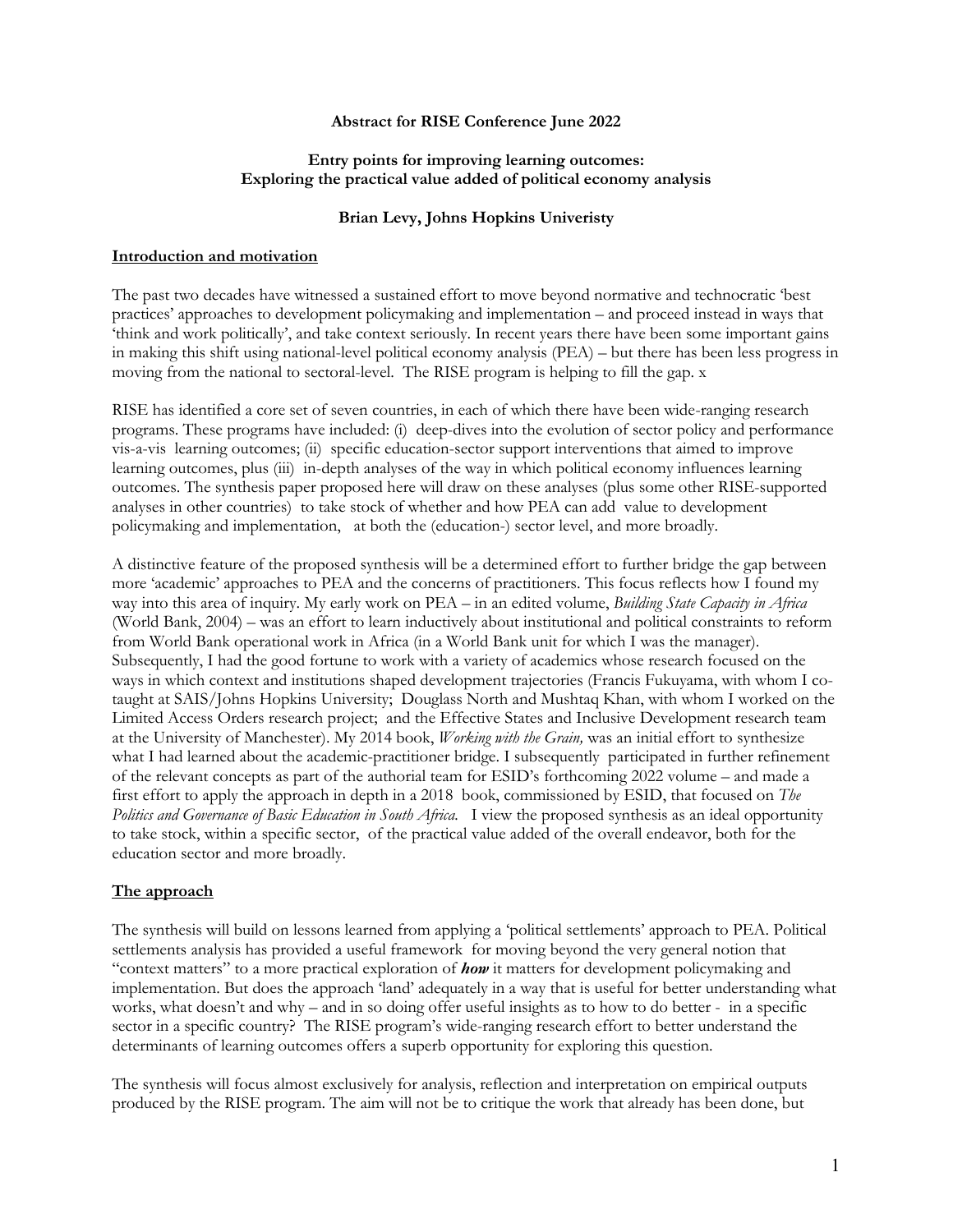rather to learn from it – and perhaps to add value to it – by bringing to bear the combination of a particular analytical perspective and a strong practical orientation. The inputs into the synthesis will thus be the following:

- RISE research outputs for at least five of the seven RISE countries. (The seven core RISE countries are: Ethiopia, India, Indonesia, Nigeria, Pakistan, Tanzania and Vietnam)
- Case studies of the political economy of the education sector in South Africa (both my book, commissioned by the ESID research program as per the above, and a further case study commissioned by RISE)
- Insofar as useful, perhaps some input from some of the other four non-RISE countries for which the RISE PET-A program commissioned political economy studies. (In addition to South Africa, studies were commissioned for Chile, Egypt, Kenya and Peru.)
- plus, as useful, the analysis and cases on the politics of education in developing countries in the 2019 ESID volume, edited by Sam Hickey and Naomi Hossain.

Three sets of questions will guide the synthesis effort; the questions will explore the practical value added for the education sector of political economy research at progressively more 'granular' levels. To begin at the most aggregate level:

• *Question #1: To what extent can one usefully 'read through' directly from a country's positioning within a political settlements typology to the pattern of incentives and constraints that shaped education sector policy and practice - and thereby identify useful, context-specific entry points for improving learning outcomes?*

Discussion of this question will take as its point of departure the approach to political settlements laid out in Levy (2014) and elaborated, refined and explored statistically in Kelsall et. al. (2022). The approach identifies a small number of 'ideal types', each with distinctive incentives, constraints and frontier challenges and thus distinctive 'good fit' policy actions that are both worthwhile and feasible, given country-specific realities. (The approach recognizes that in practice most countries are hybrid combinations of the distinctive types; it has sought to identify characteristic patterns that can serve as guideposts for country-specific policymaking and implementation – for, as per a co-authored 2016 paper with Tim Kelsall, making "first bets".)

Three variables have emerged as being especially useful for characterizing political settlements in a way that usefully connects to policy choices:

- *The extent of power concentration* which, for now, can be interpreted as distinguishing whether power flows hierarchically, or involves ongoing negotiation among multiple principals;<sup>1</sup>
- *The breadth of the 'social foundation'* the range of socially salient groups (insiders) and excluded groups (outsiders), with the former comprising those groups that have the potential to disrupt the settlement, and are coopted by the governing coalition.
- *The inherited (and evolving) institutional legacy* specifically, the balance between personalized deals and impersonal rules in the mechanisms through which governance challenges are addressed.

These three variables potentially yield a typology of eight 'ideal types'. Based on experience elsewhere in applying the typology, the proposed synthesis is likely to give particular emphasis to three distinct types:

- *Hierarchical authority*, with varying degrees of inclusion and impersonality. (Among the RISE countries, Ethiopia, Tanzania and Vietnam are the ones that most approximate this type.)
- *Personalized and negotiated/competitive authority*. (Among the RISE countries, Indonesia and Nigeria -and to some extent, India - perhaps most closely approximate this type.)
- *Impersonal authority.* (the non-RISE South African case study is perhaps the best fit here; with both India and Vietnam having some elements of impersonality.)

 $<sup>1</sup>$  But note that, as Kelsall et al detail, a high power concentration also is achievable if multiple principals are able to</sup> resolve their collective action challenges effectively.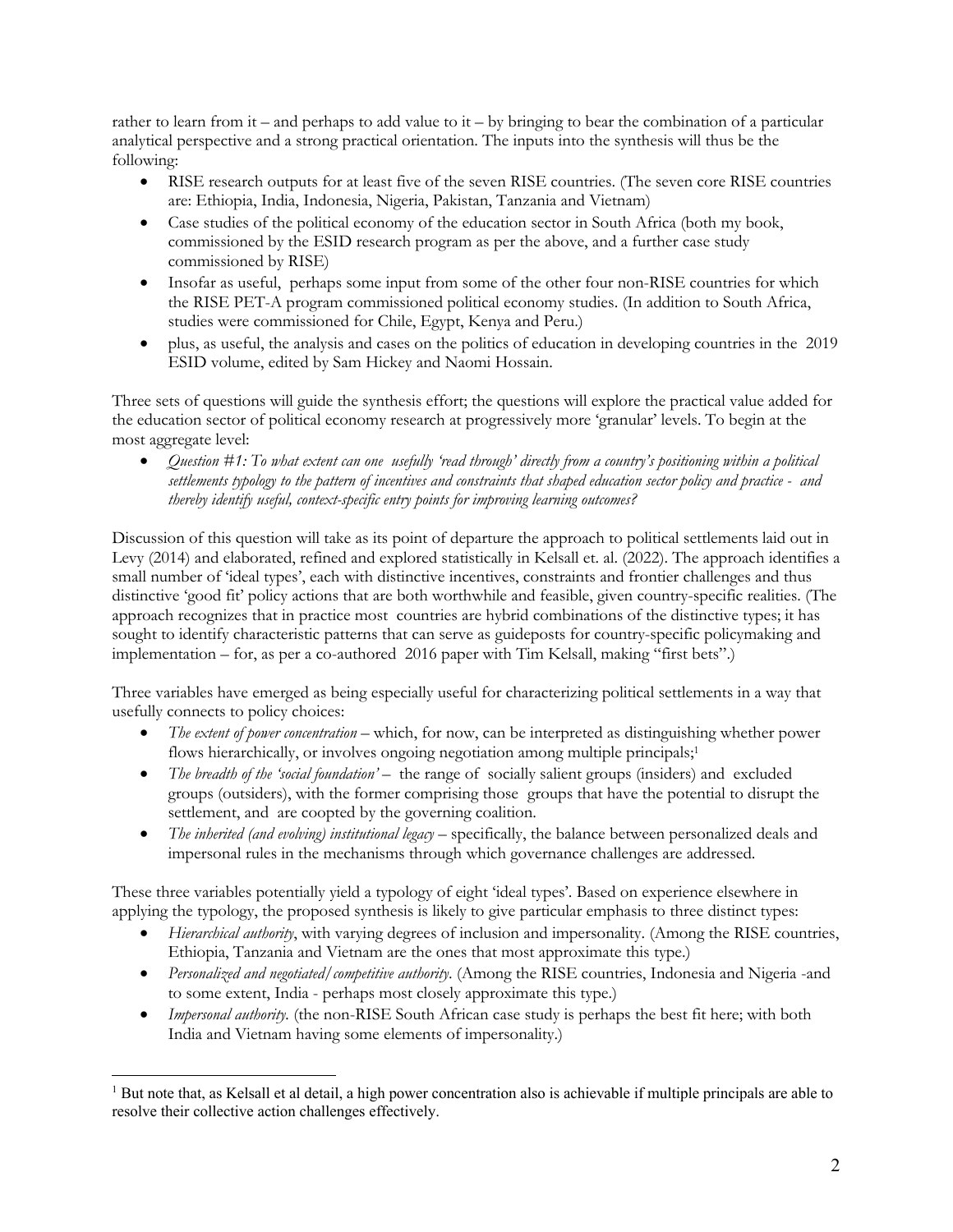The expectation/hypothesis is that the RISE case studies will show that: (i) context will be a crucial influence on whether sector-specific, 'technocratic' approaches have helped improve learning outcomes; and, more broadly that (ii) gains in learning outcomes have been achieved less by focusing on so-called 'best practices', and more by using approaches that are better aligned to specific, prevailing, political-settlement-influenced incentives and constraints.

Insofar as a political settlements approach focuses its attention on the broad national-level, it runs the risk of being excessively deterministic in its policy conclusions - failing to recognize room for maneuver within the broad structure of constraints shaped by the overall political settlement. In practice, as Figure 1 highlights, some sector-level applications of political settlements analysis have explicitly sought to take these 'lower' levels into account. Levy et al (2018) explore how each of multiple levels of the education sector shape the incentives, constraints and room for maneuver at lower-levels (as per the left hand side of Figure 1); Hickey and Hossain (2019) distinguish between the political settlement and 'policy domain' levels (as per the right hand side of Figure 1). Adding these layers to political settlements analysis suggests the following question as the focus of a second level of analysis:

• *Question #2: Insofar as there is substantial variety beneath the 'political settlement level in patterns of incentive and constraint (even with a similar settlement-level pattern), what (if any) systematic lessons emerge from the case studies as to ways forward at the 'policy domain' levels?* 

One key line of inquiry for the synthesis will be to explore whether, paralleling the political settlements level, there might be some broader policy-domain-level generalizations that offer useful guideposts as to practical entry points across different (policy domain) contexts.



# **Figure 1: Beneath the 'political settlement' level**

The third level of analysis will take the granularity one step further. It will focus on variation by type of task, and variation by type of intervention intended to improve learning outcomes. Thus:

• *Question #3: What insights does political economy analysis offer as to which of a variety of micro-level sector-specific entry points (very specific interventions associated with very specific tasks) are more likely to gain traction in improving learning outcomes in different contexts?*

With respect to 'tasks', the public management literature makes a useful distinction between 'logistical' and 'craft' tasks. This distinction aligns well with a further distinction made in the 2018 World Development Report, *Learning to Realize Education's Promise -* between whether or not an education system is coherent and whether or not it is aligned to learning. A coherent system can potentially be effective in addressing logistical tasks – and these tasks are key to expanding system access. Improving learning outcomes also requires taking on a variety of more craft-oriented tasks. Building on these distinctions, the synthesis will aim to explore how experience with implementation of a variety of distinct tasks (which vary in their logistical-craft balance) has varied across different contexts. These might include:

• efforts to strengthen measurement of learning outcomes, with transparency in sharing the results;